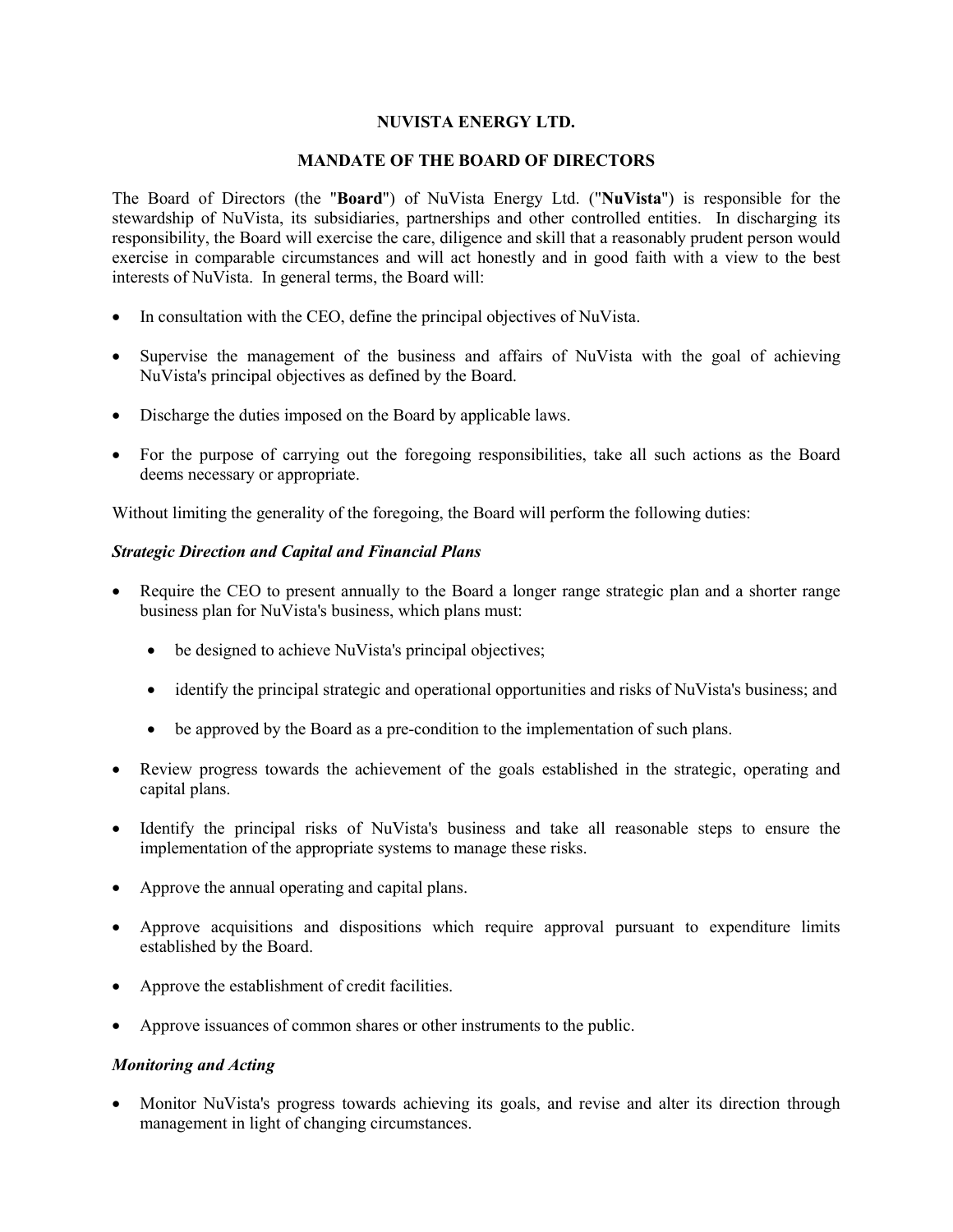- Monitor overall human resources policies and procedures, including compensation and succession planning.
- Monitor ESG risk management, progress, and reporting. Approve NuVista's ESG report.
- Approve the dividend policy of NuVista, if any.
- Appoint the CEO and determine the terms of the CEO's employment with NuVista.
- Ensure systems are in place for the implementation and integrity of NuVista's internal control and management information systems.
- In consultation with the CEO, develop a position description for the CEO.
- Evaluate the performance of the CEO at least annually.
- In consultation with the CEO, establish the limits of management's authority and responsibility in conducting NuVista's business.
- In consultation with the CEO, appoint all officers of NuVista and approve the terms of each officer's employment with NuVista.
- Develop a system under which succession to senior management positions will occur in a timely manner.
- Approve any proposed significant change in the management organization structure of NuVista.
- Approve all NuVista-sponsored retirement plans for officers and employees of NuVista.
- In consultation with the CEO, establish a disclosure policy for NuVista.
- Generally provide advice and guidance to management.
- Approve all matters relating to a takeover bid for the securities of NuVista.

## *Finances and Controls*

- Review NuVista's systems to manage the risks of NuVista's business and, with the assistance of management, NuVista's auditors and others (as required), evaluate the appropriateness of such systems.
- Monitor the appropriateness of NuVista's capital structure.
- Ensure that the financial performance of NuVista is properly reported to shareholders, other security holders and regulators on a timely and regular basis.
- In consultation with the CEO, establish the ethical standards to be observed by all officers and employees of NuVista and use reasonable efforts to ensure that a process is in place to monitor compliance with those standards.
- Require that the CEO institute and monitor processes and systems designed to ensure compliance with applicable laws by NuVista and its officers and employees.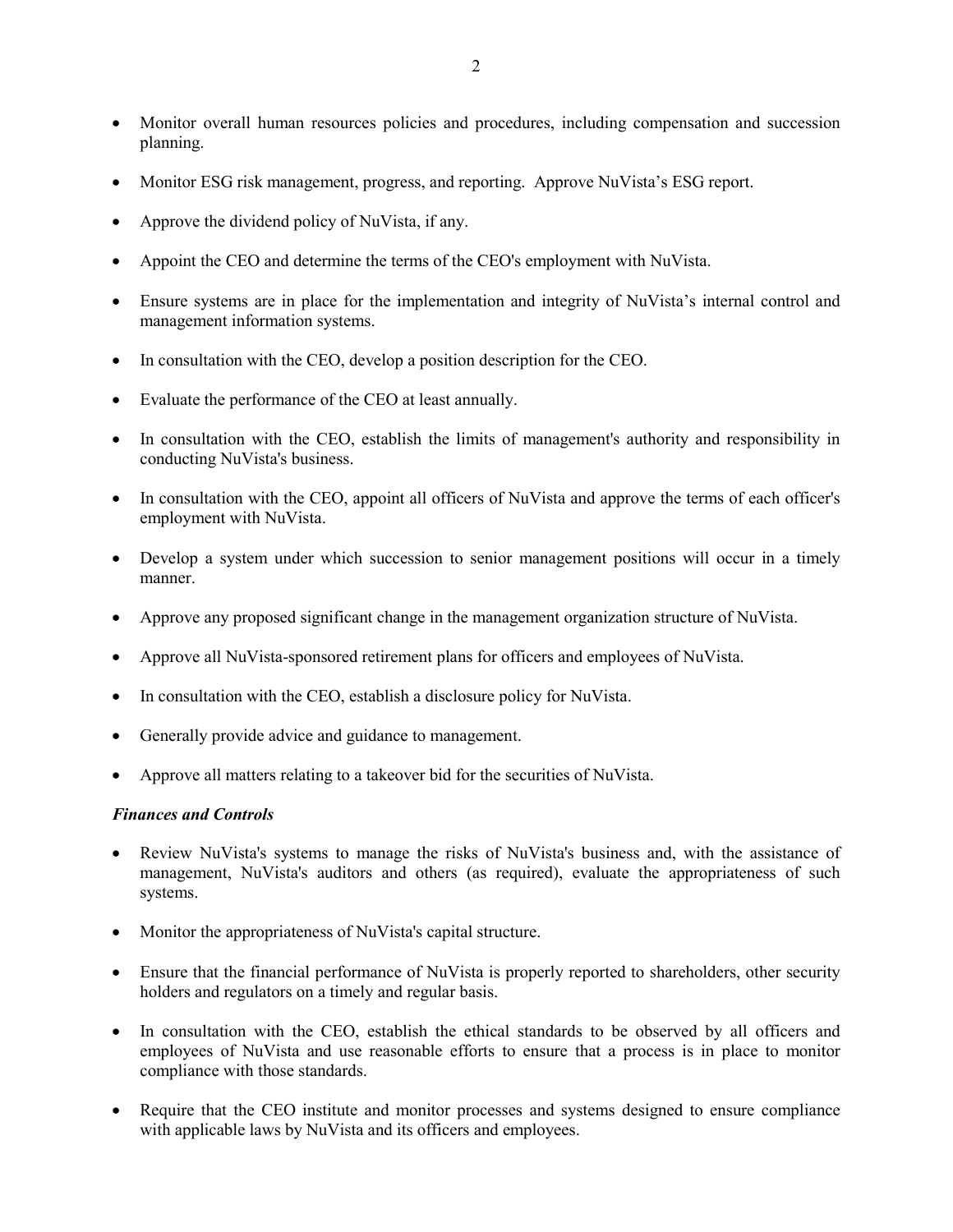- Require that the CEO institute, and maintain the integrity of, internal control and information systems, including maintenance of all required records and documentation.
- Approve material contracts to be entered into by NuVista.
- Recommend to shareholders of NuVista a firm of chartered accountants to be appointed as NuVista's auditors.
- Ensure NuVista's oil and gas reserves report fairly represents the quantity and value of corporate reserves in accordance with generally accepted engineering principles and applicable securities laws.
- Take reasonable actions to gain reasonable assurance that all financial information made public by NuVista (including NuVista's annual and quarterly financial statements) is accurate and complete and represents fairly NuVista's financial position and performance.

## *Governance*

- In consultation with the Chair of the Board, develop a position description for the Chair.
- Select nominees for election to the Board.
- Facilitate the continuity, effectiveness and independence of the Board by, amongst other things:
	- appointing a Chair of the Board;
	- appointing from amongst the directors an audit committee and such other committees of the Board as the Board deems appropriate;
	- defining the mandate of each committee of the Board;
	- ensuring that processes are in place and are utilized to assess the effectiveness of the Chair of the Board, the Board as a whole, each committee of the Board and each director; and
	- establishing a system to enable any director to engage an outside adviser at the expense of NuVista;
- Review annually the composition of the Board and its committees and assess directors' performance on an ongoing basis, and propose new members to the Board.
- Review annually the adequacy and form of the compensation of directors.

## *Delegation*

 The Board may delegate its duties to, and receive reports and recommendations from, any committee of the Board.

## *Composition*

• The Board should be composed of at least five individuals elected by the shareholders at the annual meeting.